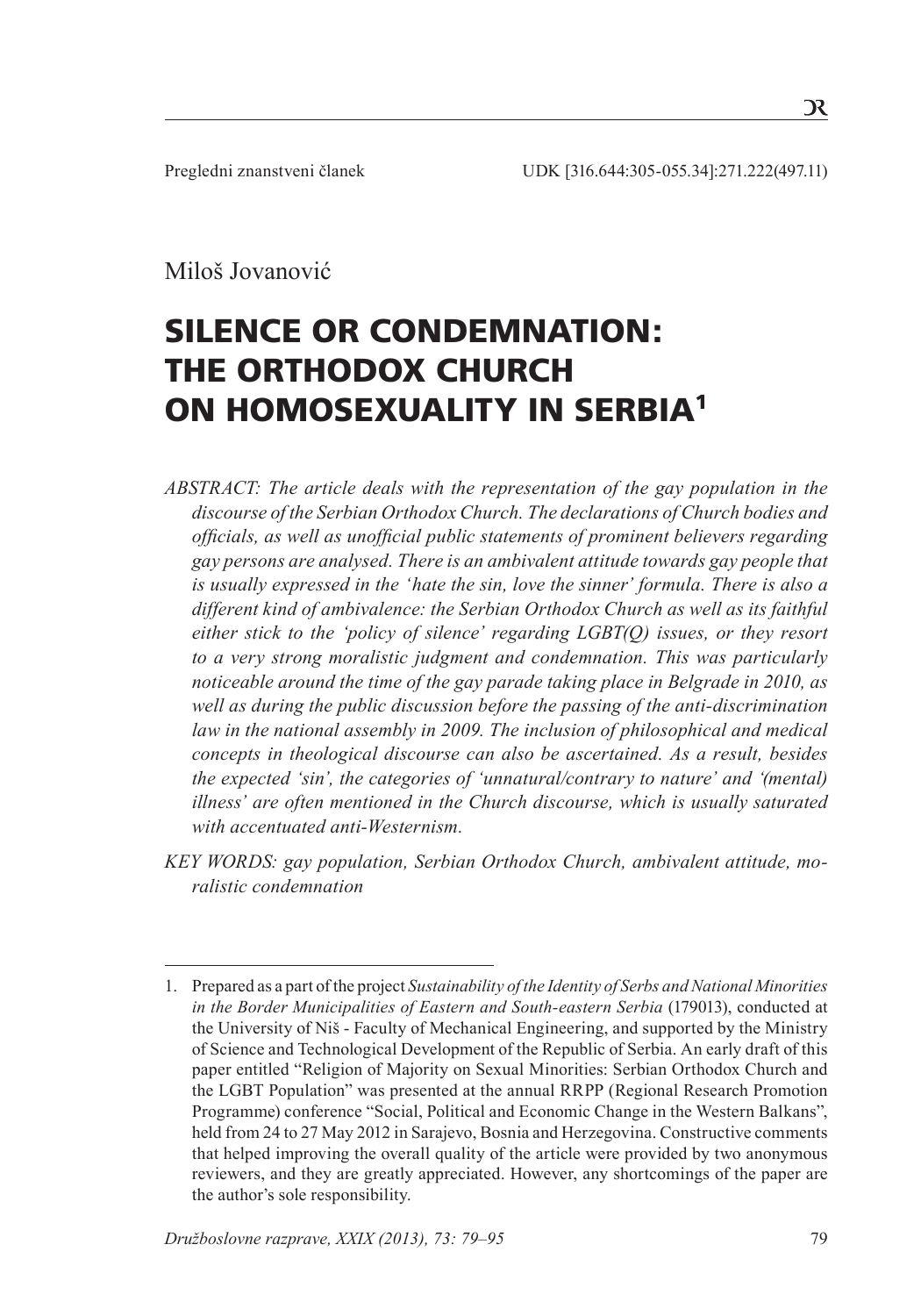# Tišina ali obsodba: pravoslavna cerkev o homoseksualnosti v Srbiji

- *IZVLEČEK: Članek se ukvarja z reprezentacijami gejevske populacije v diskurzu Srbske pravoslavne cerkve. Analizirane so izjave cerkvenih organov in uradnikov ter neuradne javne izjave uglednih vernikov o homoseksualnih osebah. Opazen je ambivalenten odnos do istospolno usmerjenih ljudi, ki je običajno izražen s formulo »Sovraži greh, ljubi grešnika«. Obstaja tudi drugačna oblika ambivalentnosti: Srbska pravoslavna cerkev se, enako kot njeni verniki, drži bodisi »politike tišine« v zvezi z vprašanji LGBT(Q) bodisi se zateka k zelo močnim moralističnim obsodbam. To je bilo zlasti opazno med gejevsko parado, ki je potekala v Beogradu leta 2010, kot tudi v javni razpravi pred sprejemom protidiskriminacijske zakonodaje v državnem zboru leta 2009. Članek izpostavlja vključitev filozofskih in medicinskih pojmov v teološki diskurz. Kot rezultat tega se poleg pričakovane kategorije »greha« v cerkvenem diskurzu pojavljata še kategoriji »nenaravno/v nasprotju z naravo« in »(duševna) bolezen«, oboje pa je postavljeno v kontekst protizahodnih idej.*
- *KLJUČNE BESEDE: gajevska populacija, Srbska pravoslavna Cerkev, ambivalenten odnos, moralna obsodba*

# **1 Introduction**

In contemporary Serbia, both religion and sexual diversity have gained great public importance. Before the 1980s, religion was almost totally absent from the public space in the former Yugoslavia. With the "national revival", which peaked in the armed conflict in the 1990s, the region witnessed the "comeback" of Orthodoxy, Catholicism and Islam in Serbia, Croatia and Bosnia, respectively (Perica 2002). Although traces of desecularization of Serbian society can be seen in the past few years, the Church remains among the most trusted institutions (Blagojević 2008; 2011; 2012; Gallup Balkan Monitor 2010) and religion appears as an unquestionable identification marker.

Less than a year after the fall of the Milošević regime, the first attempt to organize a Pride Parade in the Serbian capital on 30 June 2001 failed. The main reason for this was a violent attack on Pride participants in the centre of Belgrade. Both LGBT and any "suspiciously" looking people were severely beaten. Thugs, mainly football fans but also students of theology and "other Orthodox youth", were led by the priest Žarko Gavrilović (Milosavljević 2001). Two initiatives to organize the Parade, in 2004 and 2009, were called off for security reasons. On 10 October 2010, the first, and so far the only successful Pride Parade took place, and this "was seen as a watershed in the history of LGBT rights in Serbia" (Mikuš 2011: 841), bringing to light the deep divide between traditionalist and modernist social forces.

Since the Church occupies an important position in society, it greatly affects the attitudes of the people. Therefore, an insight into this religious institution's positions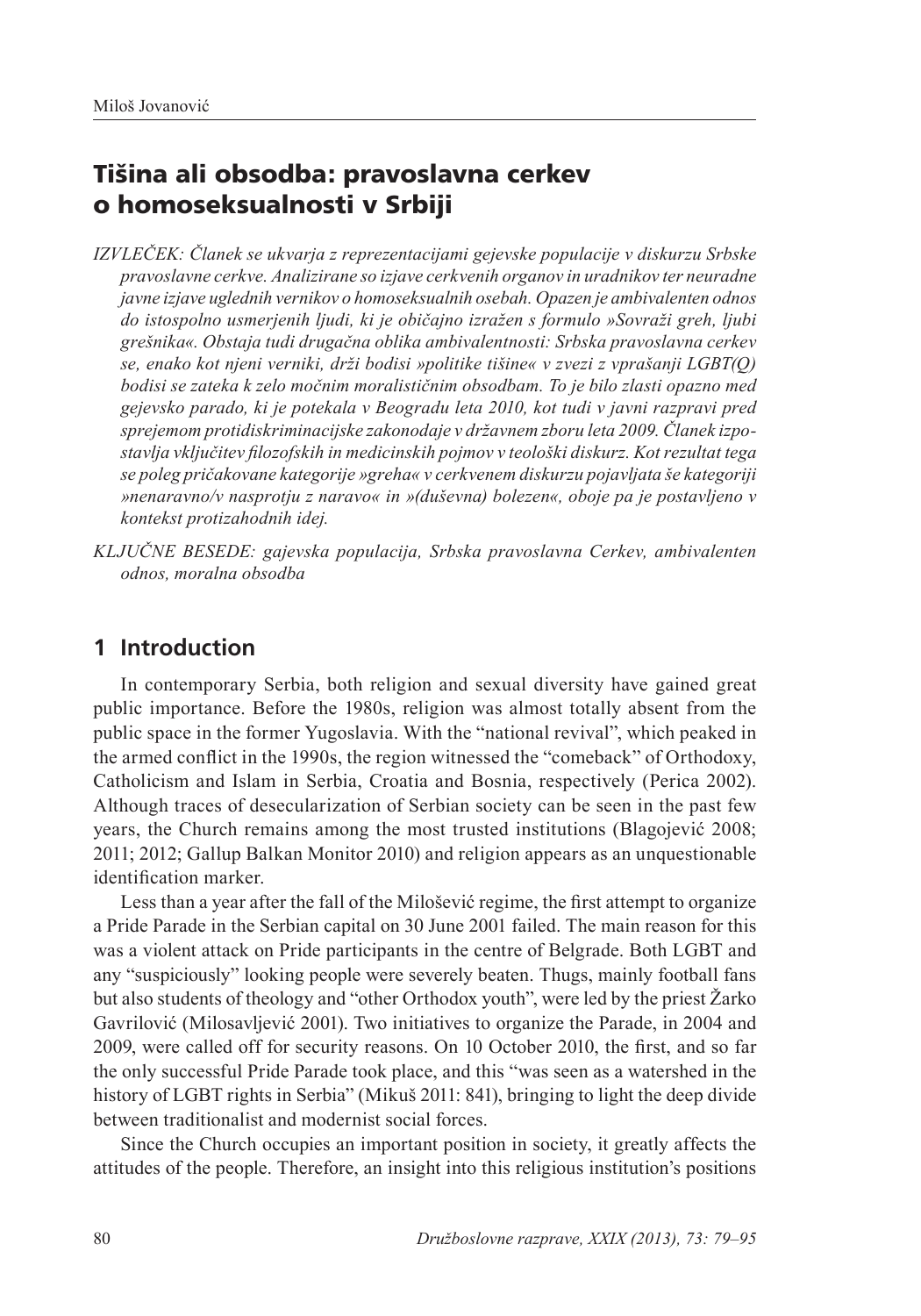on homosexuality may prove useful in understanding the general public's negative opinion and prejudices<sup>2</sup> against same-sex love.

This paper deals with the representations of the gay and lesbian<sup>3</sup> population in the discourse of the Serbian Orthodox Church. The press releases of the Church authorities, public announcements by bishops, priests, monks and nuns, as well as statements by prominent believers<sup>4</sup> regarding homosexuality are analysed. The research (content analysis) was conducted on the material which consisted of: a) monographs on Orthodoxy and an Encyclopedia of Orthodoxy written by Serbian theologians (3 items); b) columns from *Pravoslavlje* (*Orthodoxy*) - *The Newspaper of the Serbian Patriarchate*<sup>5</sup> from 2001 to 2012 (13 items); c) texts from *NIN* (*Nedeljne informativne novine* - *Weekly informational newspaper*)6 from 2001 to 2012 that addressed the relation between religion and homosexuality in Serbia (6 items); d) articles containing illustrative statements by Church members from the Serbian daily newspapers *Politika*, *Večernje novosti*, *Blic* and *Alo!* (4 items); and e) communiqués from the internet portal of the Serbian Orthodox Church (www.spc.rs) (6 items).

# **2 Church's frameworks for dealing with homosexuality**

Our analysis shows that the contemporary Serbian Orthodox Church deals with homosexuality in three ways: homosexuality is either not addressed at all (policy of silence), it is dealt with in an ambivalent manner (hate the sin, love the sinner) or it is interpreted as a provocation coming from the West. However, when the Church feels provoked, silence and ambiguity give way to overt hostility, manifested in interpretations of homosexuality either as a deviation from the laws of nature or as an attack on the Serbian nation and its morals.

#### **2.1. Awkward silence**

The announcement and the very event of Belgrade's Gay Pride in October 2010 have triggered a massive reaction on the side of both the Serbian Orthodox Church officials

<sup>2.</sup> On homophobia in Serbia see: Gay Straight Alliance & CeSID 2010.

<sup>3</sup>. Although there are references to both gays and lesbians, statements concerning male homosexuals are much more prominent.

<sup>4</sup>. Public figures, such as artists, scientists, philosophers, and others, who openly declare as Orthodox Christians and advocate church agenda. The attitudes and acts of the far right or clerical-fascist organisations (such as *Obraz*) will not be discussed in this paper. This also applies to the writings of the Orthodox "moral crusaders": Žarko Gavrilović, who published the book *Stampedo Satanista* (*Stampede of the Satanists*) in 2010, or Ratibor Đurđević, the author of the booklet *Pederska Brigada* (*Queer Brigade,* 1997).

<sup>5.</sup> The Church's bi-monthly journal intended for the general public, first time published in 1967.

<sup>6.</sup> A magazine with esteemed reputation that deals with political, social and cultural issues in Serbia, first time published in 1935. During january-march 2011, a six-part feuilleton »Serbian Orthodox Church in the New Century« was published in NIN, with one part dedicated to the Church's sexual ethics.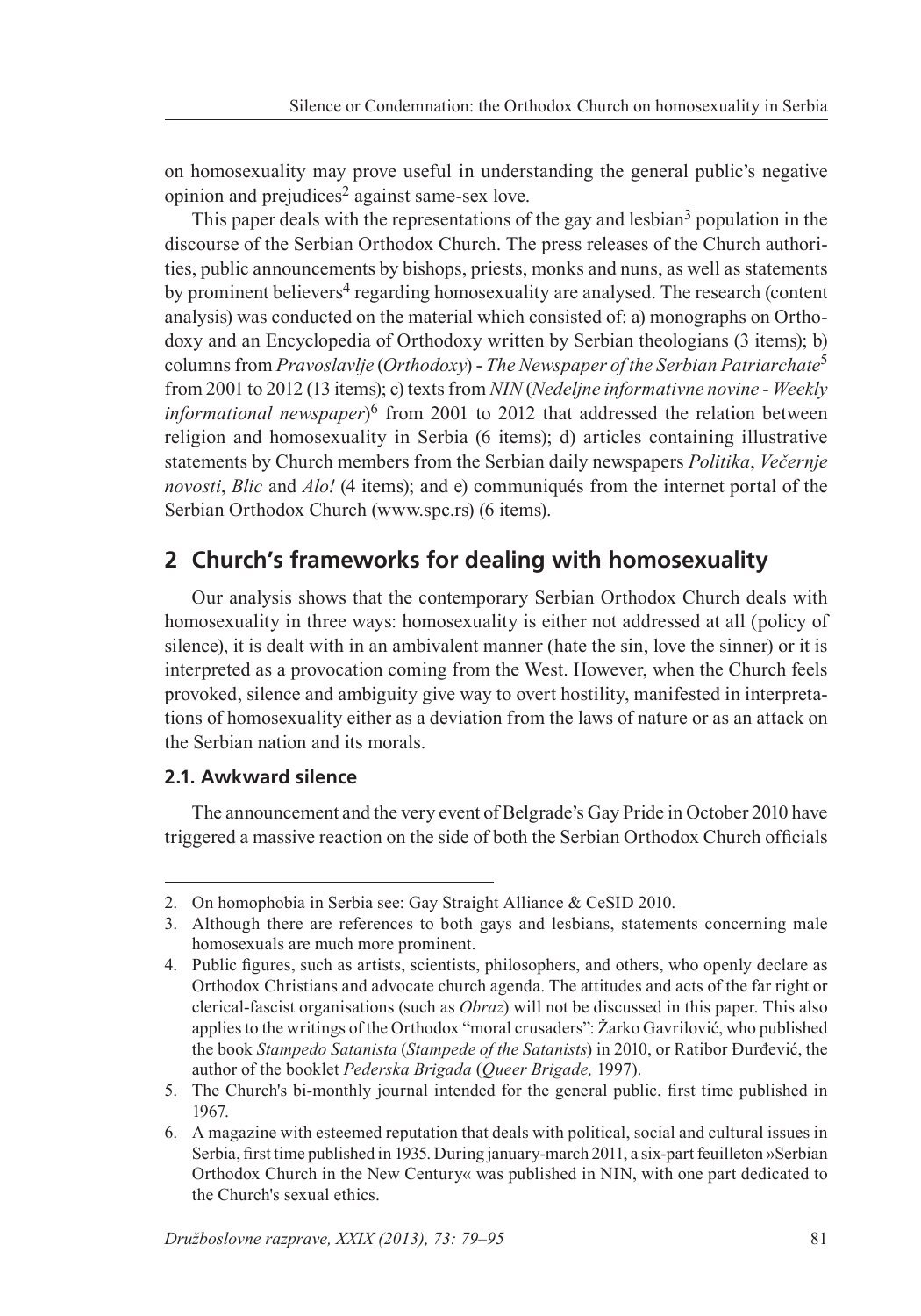and their prominent believers, who otherwise tend to stick to the "policy of silence"<sup>7</sup> regarding homosexuality, or ignore it, as advised by the Patriarch Irinej in his official address regarding the announcement of the Gay Pride in 2011: "In this particular case we hold that it is most suitable to treat the participants of the pride with total disregard. That could sober them up"8 (Irinej 2011). In his statement given to the Serbian tabloid paper *Alo!*, the Patriarch used somewhat harsher language: "This 'pride' should by all means be ignored, and I invite people not to be on the streets during the event and in that way, through disregard, to react to this *stupidity*"9 (Papović, Petrović & Dakić 2011, emphasis M. J.).

The above mentioned policy of silence is best illustrated with the following finding: homosexuality is not cited in any of the encyclopaedic or monograph publications that deal with Orthodoxy, whose authors are monks, priests or theologians from Serbia. Thus the three-volume *Enciklopedija pravoslavlja (Encyclopaedia of Orthodoxy)*, an ambitiously comprehensive work published in Belgrade in 2002 with Dimitrije Kalezić as its editor-in-chief, makes no direct references to concepts of sexuality, let alone "homosexuality", in two thousand pages and among 14,000 discussed notions. It can be noted as a comparison that *The Oxford Dictionary of The Christian Church*  contains this exact entry (see: Cross 1997: 786). Neither does *The Orthodox Church in 21st Century* by the late Radovan Bigović (2009) discuss the issue. Same-sex affection is, however, mentioned in the translated monographs by two foreign authors: in *The Orthodox Church* (*Pravoslavna crkva*) by Timothy Ware (Ver 2001) and in the identically titled monograph by Olivier Clément (Kleman 2001), although "homosexuality" is mentioned only in passing in the latter.

In a quite different manner, again as a comparison, *The Orthodox Church: An Introduction to its History, Doctrine, and Spiritual Culture,* by John Anthony McGuckin (which has not been translated into Serbian yet), contains comparatively more references to the issue of sexual nonconformity with a compassionate tone, and use of terms such as: "consolation", "grace", "affection", "support" and "encouragement" (see: McGuckin 2008: 423-424). There is not only an absence of silence in McGuckin's account, but a detailed and understanding elaboration of the subject, which goes to show that this kind of treatment is possible inside the Orthodox milieux. This, further, tells us that the belittling attitude towards homosexuality is not in itself a necessary or unavoidable

<sup>7</sup>. "Orthodoxy does not debate this issue (homosexuality - M. J.), nor does it feel the necessity to pronounce it, taking the position that silence is better than condemnation" (Brown and Anatolios 2009: 132). "Orthodoxy attempts to stifle discussion of gay issues in the WCC (World Council of Churches - M. J.)" (Newlands 2006: 97 n3). On sexuality being a nonissue for the Orthodox see: World Council of Churches 1999.

<sup>8.</sup> Statements provided in the main text are author's translations into English, except when noted otherwise. Their original Serbian versions can be found in the respective sources in the list of references at the end of the paper.

<sup>9</sup>. Translated by Zorica Mršević.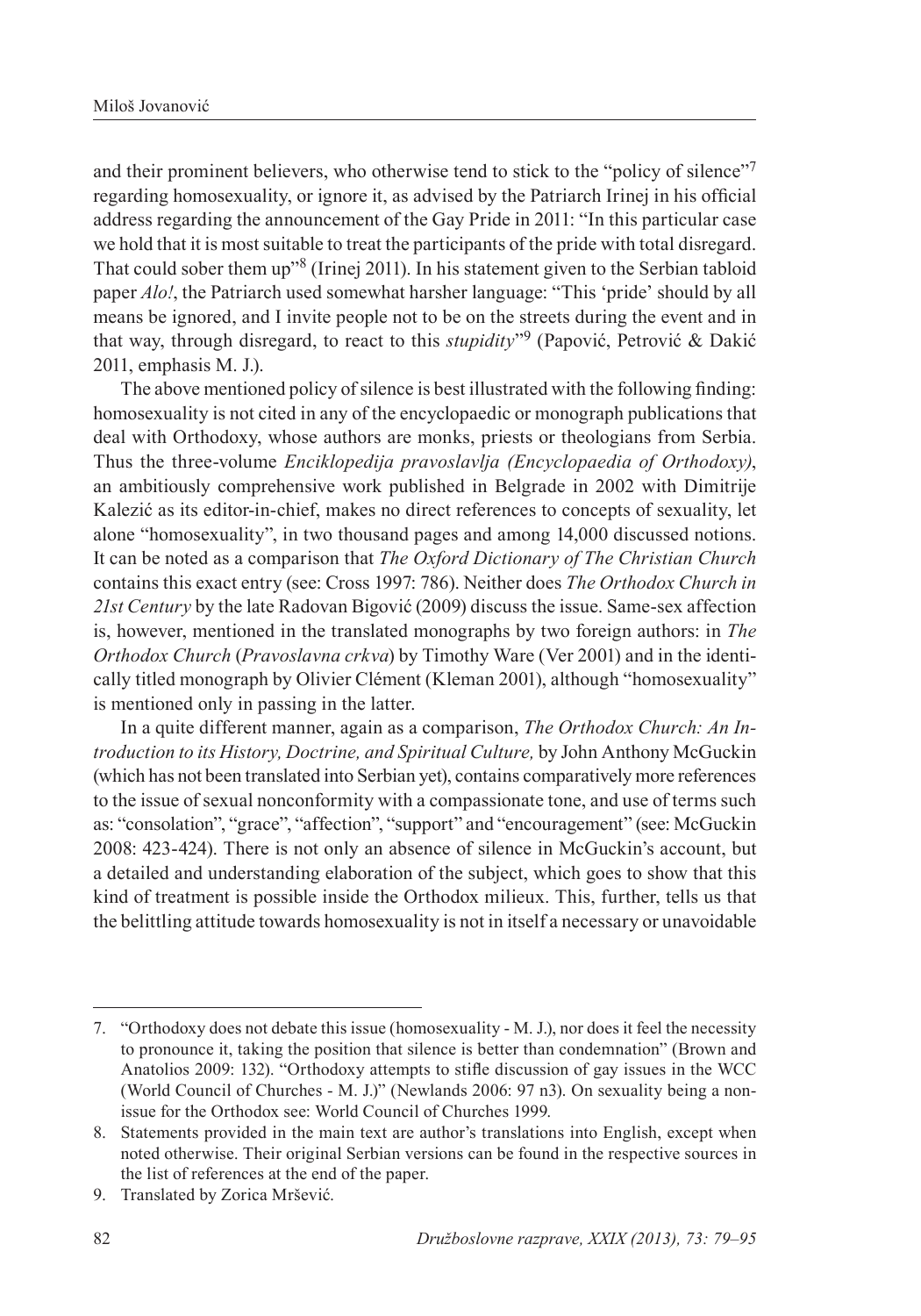feature of Orthodox theology<sup>10</sup>, but, perhaps, of theologians coming from the specific social and cultural backgrounds ridden with homophobic affectations.

#### **2.2 Ambivalent attitudes**

The ambivalence towards the phenomenon of homosexuality, on the other hand, is evident in various comments and statements (Bogosavljević 2005; Cvetković *et al.* 2010; Čalija 2010a, 2010b; Đorđević and Sokić 2002; Irinej 2010). It can be observed that the attitude of the believers oscillates between the strict moralistic condemnation and compassionate evangelical love, and it is best formulated in the phrase: "hate the sin, love the sinner". The attitude's tone, intensity and its ideological saturation clearly position it within the frame of traditionalist<sup>11</sup> forces in present-day Serbia that strongly oppose the processes of modernisation, postulating conservatism as a response to social crisis, uncertainty and devastating consequences of an ongoing transition.

#### **2.3 Provocations and obtrusions from the modern West**

Mainstream religion in Serbia regards the issues related to LGBT community to be the topic which is imposed from abroad (Western Europe and America) and "essentially trivial" (Irinej 2010: 5). Drawing attention to issues pertaining to discrimination of gays and lesbians is perceived by some as "promotion" or "advertising" of homosexuality and forceful westernisation of Eastern Orthodox societies and cultures. Bringing up this topic is considered as "imposed by the 'decadent West'" (Tucić 2011:  $45$ )<sup>12</sup>. This is also in line with the ever growing<sup>13</sup> attitude present in Serbia regarding the European Union and the West as having "dubious and ludicrous moral standards" and being "a true danger to tradition" (Spencer-Dohner 2008). It is worth stressing that quite similar attitudes are present in the Romanian Orthodox Church (Stan 2010: 42), as well as other Eastern Christian Churches, as a renowned Greek sociologist of religion notes: anti-Westernism is a widespread phenomenon in the Orthodox world today, particularly

<sup>10.</sup> "The source of Orthodox intolerance is not to be found in the New Testament" (Ramet 2006b: 172).

<sup>11.</sup> Compared to Western Christian denominations, Orthodoxy appears to be a religious system more bound to tradition and the past (see: Makrides 2012; Ramet 2006b).

<sup>12.</sup> Illustrative of this is the reaction of Patriarch Irinej to the exhibition of photographs *Ecce homo* by Elisabeth Ohlson Wallin in Belgrade in October 2012: "This is a shame, this is terrible, this is a scandal!" (S. S. & J. R. 2012: 23). The Patriarch wrote a letter to the Prime Minister seeking prohibition of this "deeply insulting" event (Irinej 2012). The controversial exhibition consisted of 12 photographs of New Testament scenes, in modern surroundings, portraying Jesus among homosexuals, trans people, leather people and people with AIDS. Ohlson Wallin "proceeds from the fact that Jesus accepted the rejected and helped them, so she, as a believer, asks how it is that today a war in his name is waged against the LGBT population" (S. S. & J. R. *ibid.*).

<sup>13</sup>*. Balkan Monitor* polls show a steady decrease of EU support in Serbia in the 2006-2010 period (Gallup Balkan Monitor - 2010 Summary of Findings: 16), and the recent polls show that the support of the Serbian public for the EU accession process is the lowest in the past 10 years (Pekušić 2013).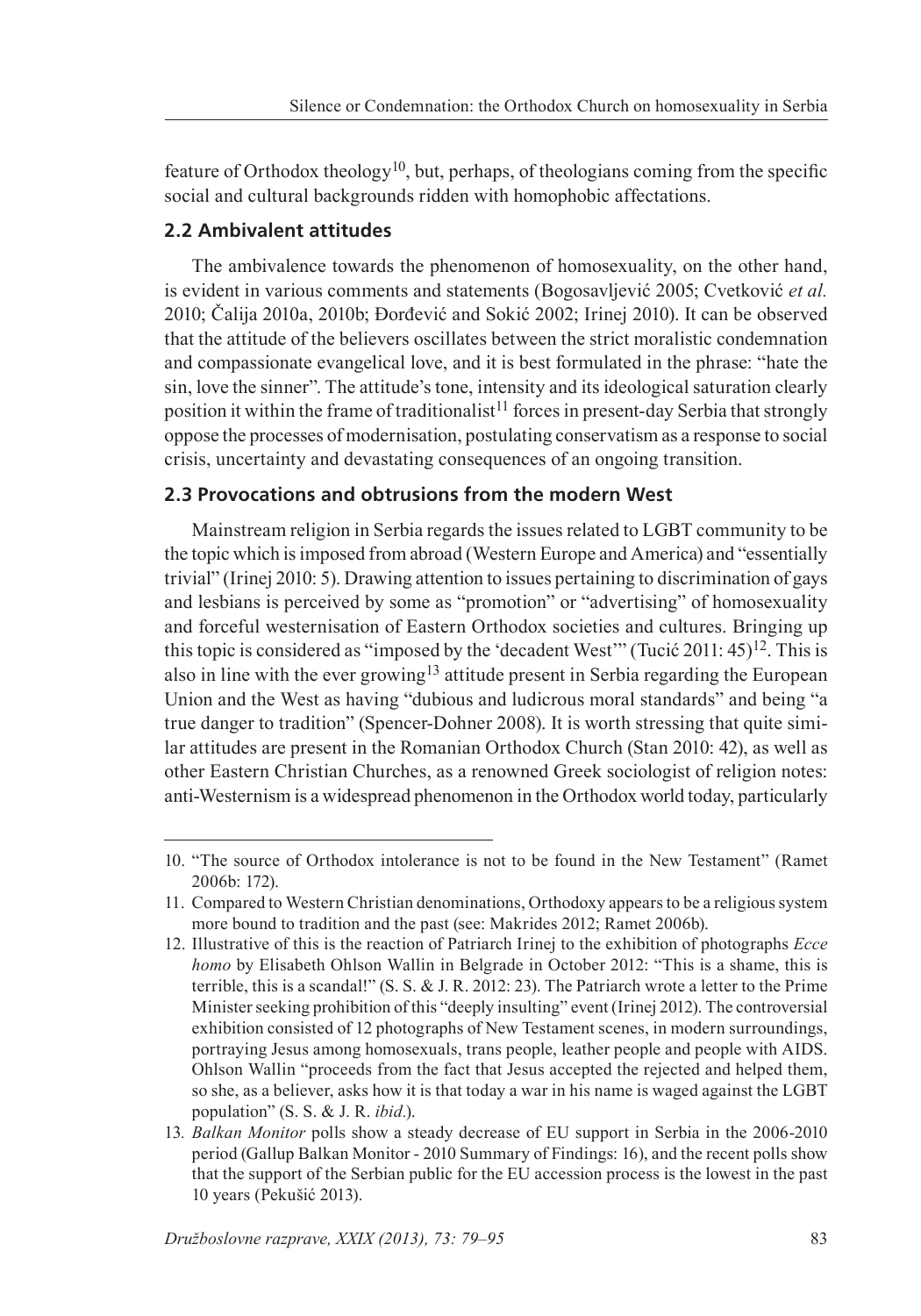in Eastern and South-Eastern Europe, expressed by numerous actors, manifested at various levels and operating in different contexts, religious and otherwise (Makrides 2009).

In his address regarding the announcement of the forthcoming Gay Pride event in 2011, the Serbian Patriarch Irinej stated that "[w]e have had enough of humiliation and meeting external expectations. This unnatural freedom offered to us by 'the gay pride' is strange to our history, tradition and culture" (Irinej 2011). The Metropolitan of Montenegro and the Littoral Amfilohije Radović explicitly links homosexuality with modern civilisation, defining it as "something imposed by modernity", and in that way invoking "the myth about a Western conspiracy against Serbia" (Stakić 2011: 56).

# **3 The resolute response of the traditional East**

When feeling provoked, the Serbian Orthodox Church ceases the "silent treatment" of homosexuality, and indifference gives way to overt hostility and often insulting denunciation – a (common) feature of the post-socialist condition. During the days of socialist regimes

antireligious state policies have managed to tone down the moral zeal of most Orthodox Churches in Eastern Europe, which had to recognise that a tough stance on sexual behaviour and family issues could alienate a population that was already drawn away from the church by secularisation, modernisation, urbanisation, and the policies of an atheistic state. (Stan 2010: 42)

After the demise of socialism, Churches returned "with a vengeance" and re-entered the public space with vocal demands for restoring traditional morality and practices. Such moralistic fashion is ascertained by the Greek Metropolitan John Zizioulas (Ζηζιούλας). According to him, the main feature of this trend is giving primacy to adherence to moral laws over other elements present in the Church and an emphasis on social activism and Puritan piety "with almost exclusive emphasis on sexual morality" (Ziziulas *s.a.*). The rhetoric of "brimstone and fire" is used in condemning gay people, prominently utilised by the Metropolitan Amfilohije, who writes about the Gay Pride in Belgrade held in 2010, in this vigorous manner:

Something terrible happened yesterday in Belgrade. Never had something that terrible happened before in Belgrade. (...) It is terrible, as the event that took place today poisons; and it is dictated by today's strongmen of the world. That is something that destroys not only the body itself but also the spiritual organism, the spirit of the folk, denies human life, and desecrates the holiness of the human body, human spirit, community, and leads to nothingness and self-destruction. (Amfilohije 2010b: 17)

In the second article published in the same issue of *Pravoslavlje*14, the Metropoli-

<sup>14.</sup> It was issue 1046 from October 15 2010, with the following headline on the cover page: "Obraz Beograda mora da bude svetao!" ("The Honour of Belgrade has to be Bright!" - which are the words of major Dragutin Gavrilović from the speech delivered to Serbian troops who were defending Belgrade from the invading German and Austrian armies in 1915). An article with the identical title did not discuss the Gay Pride directly, and one could get the impression that the editorial board of the magazine pretended to be ignorant of the recent events - the fact that the Pride had been held five days before and that it was marked by an outburst of violence caused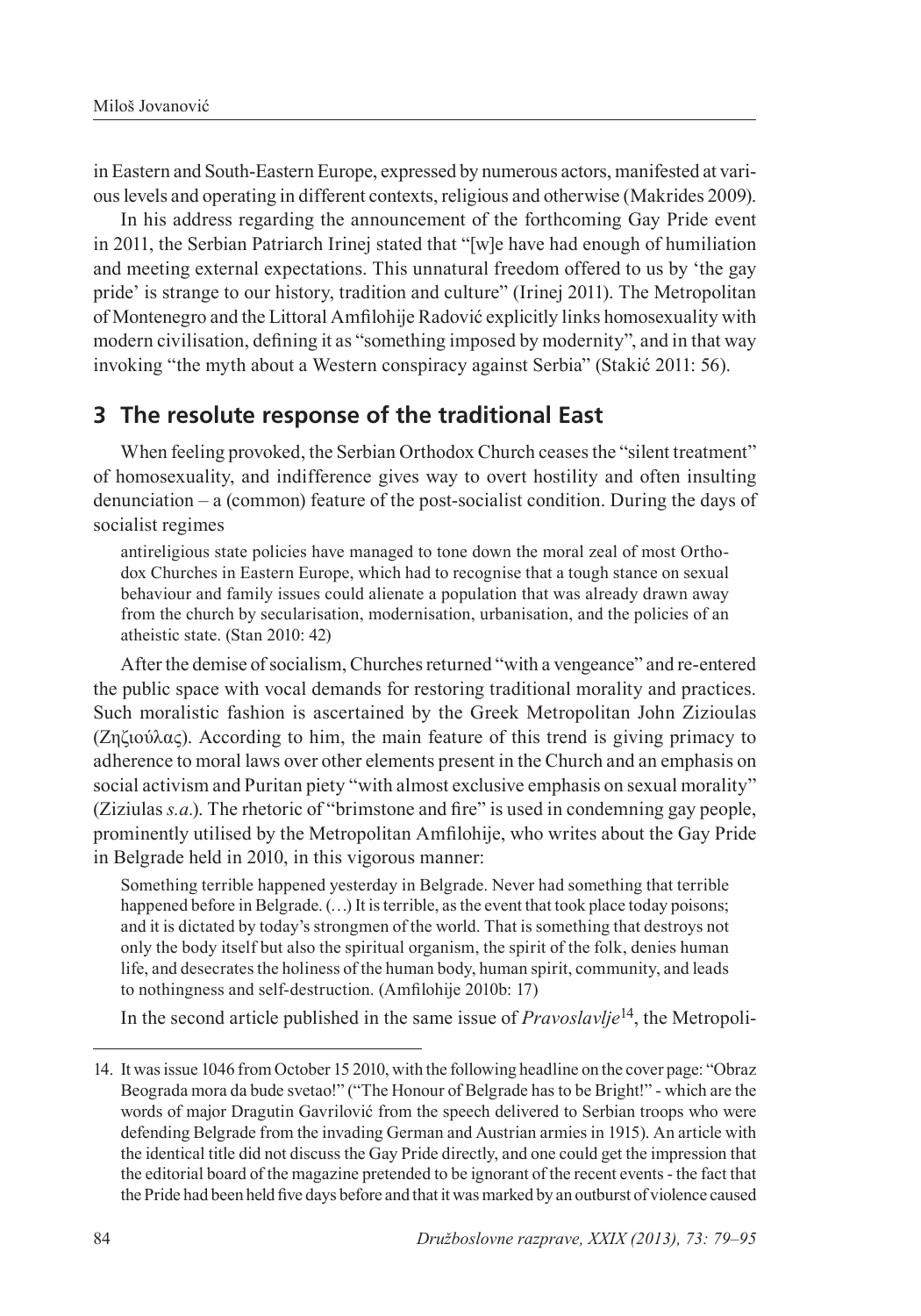tan labels the Gay Pride as "a parade of shame and embarrassment". A year earlier, in 2009, he labelled the event as "a parade of Sodom and Gomorrah" (Milićević *et al.*  2010: 52), by making use of the Old Testament's symbolism of Sodom and Gomorrah, this time adding the New Testament metaphor of "the tree that does not bear fruit" (and is to be cut down, destroyed and cast into the fire; see: Matthew 3:10, 7:19; Luke 13:6-9) – which, according to Stakić (2011: 56) "represents a rather explicit call for violent intervention". Similarly, professor Žarko Trebješanin, a psychologist, claims that the Metropolitan Amfilohije encouraged violent right-wingers "to crush the sinning, and by repeated mentioning of Sodom and Gomorrah, he practically called them to violence" (Mršević 2013: 66). For male homosexuality ("muželoštvo"15) Amfilohije stated that it represents: "a) desecration and abuse of human nature and its God-given potentials, b) violence against the moral order of things, c) observed more closely, it is a conscious or unconscious human impulse for self-destruction" (Amfilohije 2010a: 6-7). An apocalyptical motif is also present in his (hate) speech as he sees the Gay Pride as the announcement of no less than the "twilight" of the Western civilisation and the "fall" of Christian peoples (Amfilohije 2010a: 8). It is also worth noting that he puts the entire blame on the violence escalating around the Gay Pride in Belgrade on the organisers, "these godless perverse people" (Amfilohije 2010b: 16). He continued with moral(istic) crusading in his Christmas Epistle from 2013 where, after reusing the barren tree metaphor, spoke of "unnatural, mindless and futile inflaming of male for male and female for female", while positioning "homosexualism"<sup>16</sup> in the context of the "new totalitarianism of mindless drives" that, as he believes, leads man to chaos,

by the far right-wing groups (at the forefront of which was *Obraz*). Still, by using the given title and relying on its allegorical meaning, the magazine obviously sided with "the defenders of the purity of the Serbian nation". Additionally, this issue of the magazine contained a number of articles dealing with homosexuality - the statement of the Holy Assembly of Bishops regarding the announcement of the gay parade in Belgrade, the interview with Amfilohije "Kolo smrti na ulicama Beograda" ("The Circle of Death on the Streets of Belgrade"), "Jedan pastirski osvrt na homoseksualnost" ("A Shephard's View on Homosexuality") by Thomas Hopko, the plea of priests from Niš "Homoseksualnost je neprirodna i grešna" ("Homosexuality is Unnatural and Sinful"), Miodrag Popović's Prayer from the Saint Sava Temple "Sve mi je dozvoljeno…" ("I am allowed everything ..."), Amfilohije's speech "Nasilje obezboženih ljudi stvara drugo nasilje" ("The violence of Infidels Prompts more Violence"), as well as the interview with Zorica Kuburović "Moje 'ne' promociji duševne bolesti" ("A 'No' to the Promotion of Mental Illness on my Behalf") - so one could safely claim that № 1046 of the magazine *Pravoslavlje* focused on the issue of homosexuality.

<sup>15</sup>*. Muželoštvo* is the Church Slavonic translation of the Greek term *arsenokoîtai* (*ἀρσενοκοῑται*) which is used by St. Paul in 1 Cor 6:9. The word most probably comes from the Corinthian slang of that time. Old Latin translation is *masculorum concubitores* – "male bedfellows". "Muž" is "man" or "male" in Church Slavonic, and "lož-" refers to "sleeping" or "lying down", therefore *muželožnik* is "the man who lies with men".

<sup>16.</sup> The term *homosexualism* is incorrect, because it does not aim at denoting a doctrine, movement or an artistic style, but one of the varieties of sexuality, thus: *homosexuality.*  Besides, if *homosexualism* was the right term, we would speak of *homosexualists*, not *homosexuals*.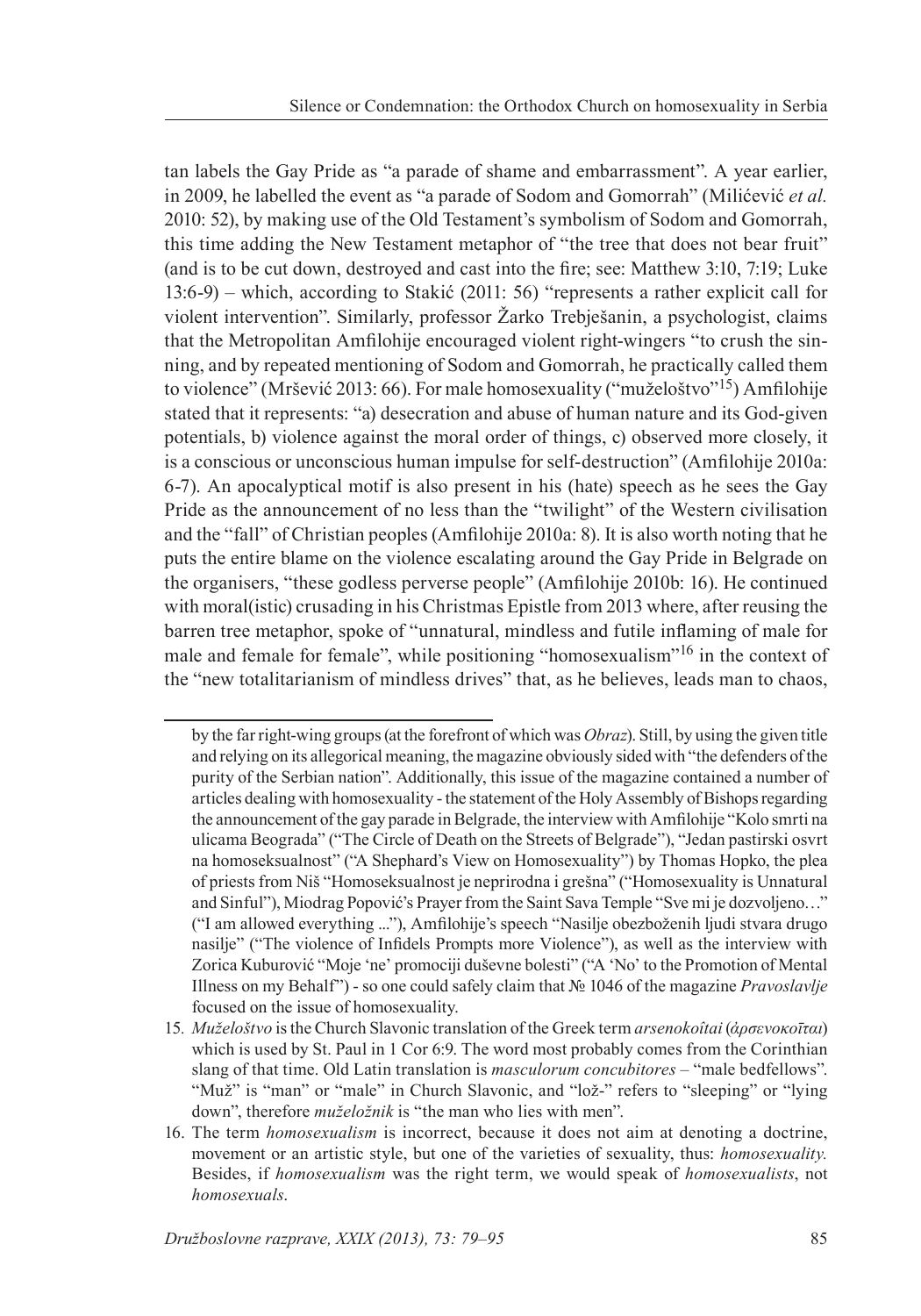death and nothingness, renders consecrated sanctity of marriage pointless, destroys family, abolishes monogamy, and in the name of individual sexual satisfaction transforms a mother's womb from the workshop of life to the workshop of death, legalises all sexual depravities making them into a business worth billions (Amfilohije 2013). Similarly, Žarko Vidović, an "orthodox philosopher" sees the Pride as a "declaration of war", and even as a "genocide" to which he responds "with the defence of the family as a true Church"17, while recommending harsh punishment of excommunication from the Church community for gay people, whom he also labels "pathetic", for "[t] here is no remorse for those who want to subject to ridicule what God created such as the power of humans to give birth to children" (S. T.L. 2010: 11).

The prioress of the monastery Sokolice in Kosovo, Mother Makarija Obradović labels homosexuality as:

"a severe disease of human personality", and a homosexual person as "an abomination before God", a person with diminished physical and human qualities, a potentially sick person, if otherwise such a person has not already been "awarded with incurable AIDS". "The Serbian Orthodox Church has methods to deal with this phenomenon if such cases appear within the ranks of priests and monks, but such examples *do not exist among us*", the Mother asserts confidently, by adding that *such cases might exist in other religions*. (Nikoletić 2011a: 37, emphasis M. J.)

The surprisingly belligerent tone used by the cloistress and reference to "methods of dealing with this phenomenon" (unusually reminiscent of *Die Endlösung*), bear witness to the intensity of condemnation. The firm non-acceptance of the existence of homosexuals among the clergy<sup>18</sup> recalls the anecdotal remark by the Serbian Prince Miloš from the 19<sup>th</sup> century in which he denies the existence of homosexuals in Serbia.<sup>19</sup> These are textbook examples of the tendency for which Abraham Roback coined the term *ethnophaulism* – a practice of groups to attribute the origin of social failings to other ethnicities/peoples. "In the case of homosexual behaviour, ethnophaulism is not only a type of group slander, but it also reflects a curiosity to trace the custom to its purported source" (Dynes 1990: 368), which takes a rather simple form: homosexuality

<sup>17.</sup> On 12 September 2009 a "Family walk" took place in Belgrade, organized by the "patriotic" organization Srpski sabor Dveri (now a political party) with the blessings of the Serbian Orthodox Church, as a sort of a counter-parade to the gay-pride (which was scheduled for September 20, but did not take place). The "Family walk" was presented as an "expression of the belief in the world of traditional values and communities, family life and morality" (Obradović 2009: 5).

<sup>18.</sup> "Despite the fact that the Church sees homosexuality as a perversion, those attracted to the same sex could be found among the ranks of monks, bishops, priests and theology students" (Nikоlеtić 2011b: 43).

<sup>19.</sup> "Our society could never pride itself on even a remotely humane attitude towards gays and lesbians. Only until recently this 'highly moral' society refused (even) to accept the existence of the same-sex orientated women and men. This 'blindness' for homosexuality is reflected in the best manner in an anecdote according to which, while writing the criminal code for the (newly-)independent state of Serbia, the advisers asked Prince Miloš whether to include male homosexuality into criminal offences or not, to what he responded: 'God forbid, so someone may think that such a thing exists here!'" (Nеbrigić 2009: 97).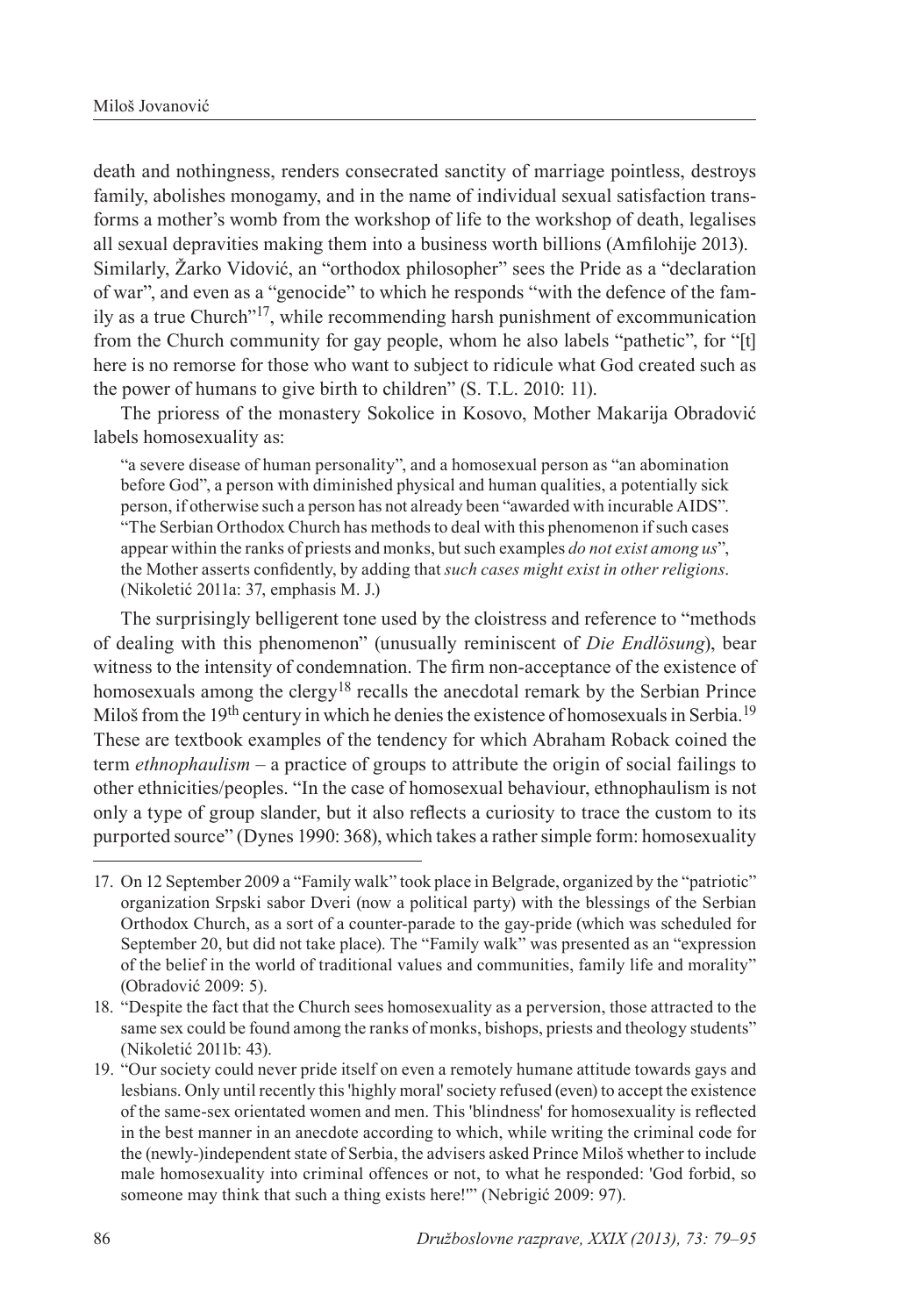is a form of corruption introduced from abroad and most definitely not indigenous to our healthy country (or church).

#### **3.1 Betrayal of the nation**

The Serbian Patriarch interpreted the announcement of the Gay Pride in 2011 as a treacherous diversion aimed at drawing public attention away from the alarming situation in the southern Serbian province of Kosovo and Metohija, where ethnic Albanians, after the armed conflict and NATO intervention in 1999, seceded from Serbia. In 2008 the Republic of Kosovo declared independence, increasing the already high level of political instability of the region, which in its turn plays a major role in shaping opinions towards non-normative groups and behaviours, like homosexuals. Furthermore, Kosovo has a special significance for the Church and for the Serbian nation. It is the area where the "Kosovski boj" ("The Battle of Kosovo") between the Serbian army and the invading army of the Ottoman Empire took place in 1389. The battle acquired an almost timeless dimension, regarded by Serbs as a defining moment in their history and identity. Numerous medieval monasteries and churches are situated in Kosovo, which is often referred to as "the spiritual cradle of the Serbian nation". A strong mythical significance of Kosovo constitutes the core point of this specific form of religious nationalism20.

Patriarch Irinej made a direct link between the situation in Kosovo and the gay parade: "Bearing in mind the announced parade in Belgrade, we come to the conclusion that one wants to cover up and obscure the tragic position of Serbian people in mournful Kosovo and Metohija" (Irinej 2011). Ivan Vučković, an actor<sup>21</sup>, made a similar statement, labelling the gay parade as a "hypocritical whim and a dictated abnormal requirement" in the moment when lives and rights of "our brothers" from Kosovo and Metohija are "really threatened" (Lazić 2010: 21).

#### **3.2 Deviation of human nature**

The Orthodox official theology unambiguously interprets homosexuality as a sin, illness, disorder, a form of zeal and addiction (similar to drug abuse), as well as something unnatural, sacrilegious and destructive:

Suffice it to say that the official position of the Orthodox Churches towards homosexuality has remained conservative, similar to the stance adopted by the Roman Catholic Church, and more intolerant than the Orthodox pronouncements and practices towards abortion and contraception. Orthodox Canon Law condemns homosexuality in the harshest terms. (Stan 2010: 39; see also: Hopko 1987, 2010; Pоpоvić 2006, 2010; *s.n*. 1984)

The Church's discourse on homosexuality incorporates the ancient Greek philosophical notion of *non-natural* or *unnatural* (*παρά φύσιν*), where the *nature* is not only postulated as a criterion of a proper sexual behaviour, but as a power that "itself

<sup>20.</sup> For more on the gradual shift from "instrumental pious nationalism" to "religious nationalism" in Serbia see: Drezgić 2010 and Vrcan 1995.

<sup>21.</sup> Who, ironically enough, played a part of the priest in the popular TV series "Selo gori, a baba se češlja" ("The village is on fire, but grandma is combing her hair").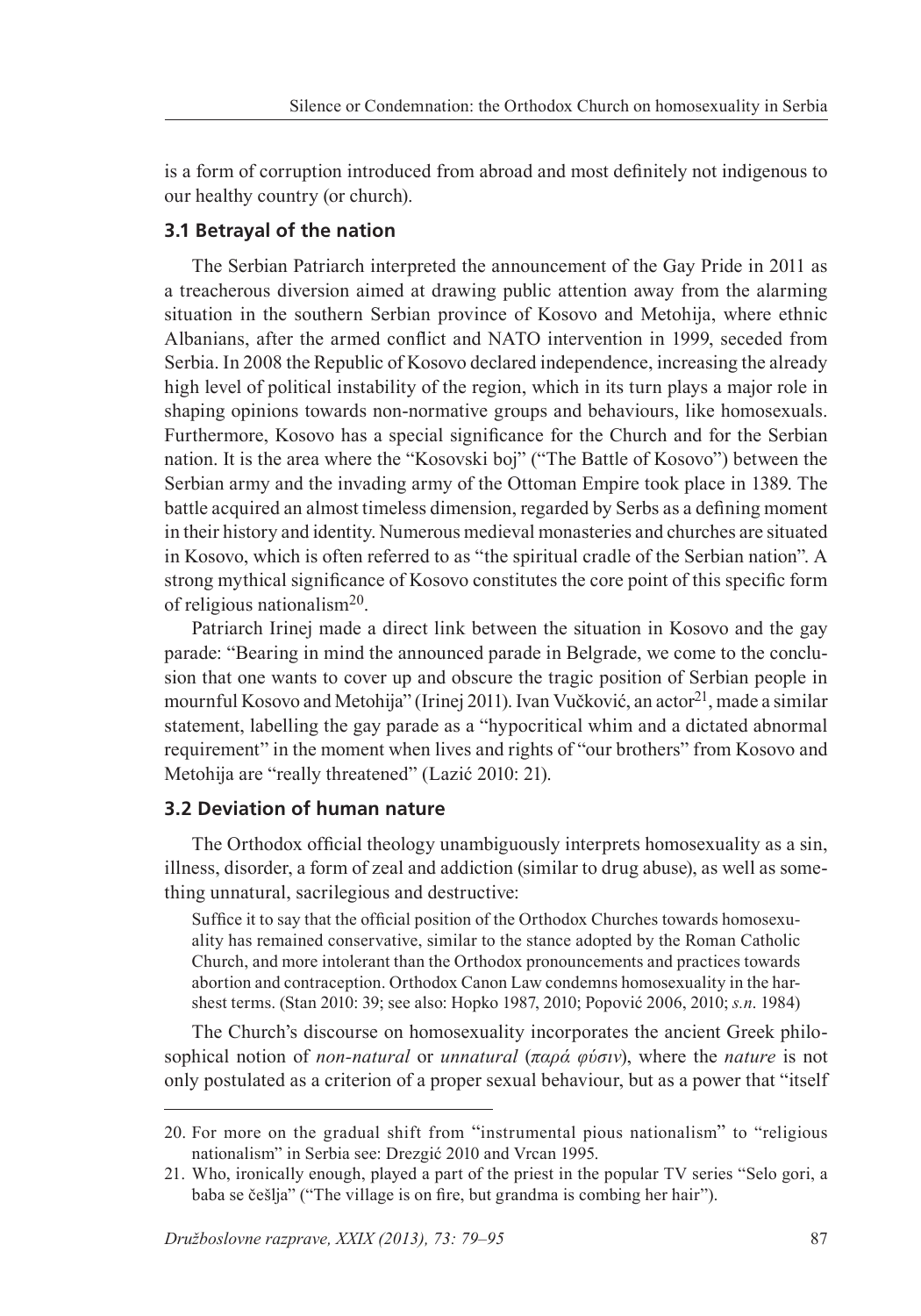condemns the perverted practice" (Primoratz 1999: 51*.*). Conflating of the concepts of *natural* and *moral*, and making "the distinction between the natural and the unnatural seems to give the condemnatory moral use of the term a particular force, as well as a certain veneer of objectivity and, in certain contexts, of almost scientific authority" (Primoratz *ibid.*).

The Church also adopts the pathological model and "borrows" the concepts such as *disease*22 and *disorder* from the medical discourse, although, when it comes to samesex attraction, these notions are considered to be outdated<sup>23</sup>. However, the passage from the Nativity Encyclical of His Holiness Patriarch Irinej and all the Hierarchs of the Serbian Orthodox Church from 2011 demonstrates the aforementioned:

What is AIDS, that horrible disease and calamity of our time, if not, in most cases, a consequence of the desecration of the sacredness of marriage and the misuse of sexuality and physical love, and often a consequence of their *unnatural* use? As the misuse of God-given psychophysical powers causes many *diseases*, likewise the *misuse of nature and the natural resources* around us, man's insatiability and greed are *damaging nature* (…) The disdain of the *healthy, God-given laws of human nature*, transfigured by Christ's Birth into the unlimited "measure of the stature of the fullness of Christ", and the *idolizing of unnatural fornication and adultery* cannot but, *according to the very nature and moral order of things*, end up in the demonization and annihilation of humanity in its very essence.<sup>24</sup> (Irinej *et al.* 2011: 2-3, emphasis M. J.)

# **4 Embracing the fallen**

Despite the general reject of homosexuality, there are certain writings and statements among the officials of the Serbian Orthodox Church that assess homosexuality and the gay parade in a more collected manner, in line with the thinking of John Ziziulas expressed in an interview from 2000 where he states that

If homosexuality is perceived as a sin, then again, it is the Church that has to accept such a sinner in the same manner as it accepts the heterosexual one. For there is no difference between these two: if the first one is a sinner, then that is the case also with the second. Otherwise, it would be a form of racism – to consider a certain sin as unacceptable and the other as acceptable. (Marković 2000)

The statement issued by the Holy Assembly of Bishops of the Serbian Orthodox Church regarding the announcement of the Gay Pride in Belgrade in 2010 was also,

<sup>22.</sup> Patriarch Irinej in an interview from 2012: "I do not judge those people but feel deeply sorry for them. It is probably something stronger than them. It is a deviation of the human nature which is not seen anywhere else in nature. I think it is a disease, and that these people need help to overcome this unnatural anomaly" (Spaić & Popović 2012: 18).

<sup>23.</sup> Contemporary medicine no longer considers homosexuality to be a disorder: the World Health Organisation removed it from the registry of illnesses and disorders (International Statistical Classification of Diseases and Related Health Problems - ICD) on May 17 1990, and since then it has been regarded as a variation of human sexuality. In 2008, the Ethical Committee of the Serbian Medical Association publically expressed the view that homosexuality is not a disorder.

<sup>24.</sup> Translated by *Path of Orthodoxy*.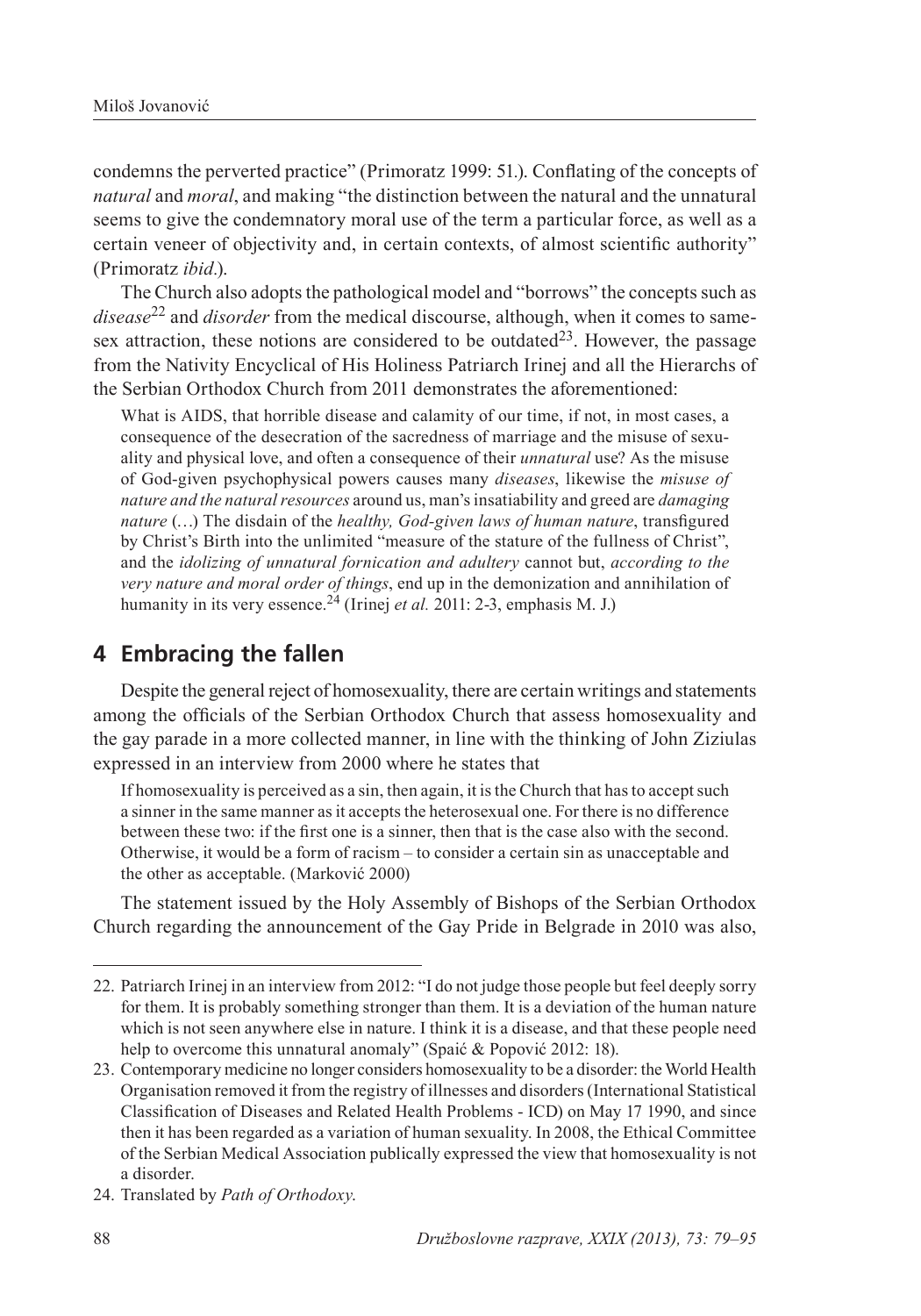for the most of its part, a call for refraining from violence<sup>25</sup> against the participants of the "noisy, distasteful, utterly provocative and sacrilegious parade", since "[i]nstead of diminishing and conquering evil, violence only multiplies it". (Irinej 2010: 5).

Davor Džalto, an artist and art historian, writes that "[h]ating the sinner because there is hate for the sin equals suicide for the Christians" (Džalto 2011: 53). In the appeal issued by 29 priests from Niš regarding the Belgrade Pride Parade in 2010, "forgiveness" and "love" figure prominently (Cvetković et al. 2010: 10-11). Hieromonk Nikodim stresses that the Church condemns the sin, but "keeps its doors wide open for all those who by the gift of God's providence become aware of their sinfulness, and to those who sense the desire within hearts to clean their polluted souls with the tears of repentance" (Bogosavljević 2005: 18). The priest Dr Srboljub Bulić, a clinical psychologist at the Orthodox Pastoral Advisory in Belgrade, despite considering homosexuality as "somehow contrary to the divine laws", stated the following:

It is still not wrong for me to see homosexuals as my Christian brothers, who have problems. I do not look at gays and lesbians with anger. If a gay person comes to me, I would not try to convert or judge him/her, I would rather simply try to hear, offer my guidance and be a friend to such a person. (Đorđević and Sokić 2002)

### **5 Our religious freedom and the human rights of the Others**

As religious denominations engage with homosexuality  $-$  a "torn in the flesh" for the churches – the struggle shifts to the sphere of human rights. The members of the LGBT population are facing opposition by those who invoke freedom of religion and belief against the legal ban of discrimination based on sexual orientation (Endše 2010: 214-245; Ghanea *et al.* 2007; Hunt 2010; Loughlin 2004; Nathan 2009; Newlands 2006; van der Ven 2010; van der Ven *et al.* 2004).

A similar conflict was present in Serbia during the public debate regarding the draft and passing of the Law on Prohibition of Discrimination. Seven "traditional"<sup>26</sup>

26. Labelled so by Article 10 of the Law on Churches and Religious Communities: "Traditional Churches are those which have had a historical continuity within Serbia for many centuries

<sup>25. &</sup>quot;On the very day the Gay Pride was held, the SOC declared, with the blessing of its leader - Patriarch Irinej, that the *moleban* (prayer) in the Temple of Saint Sava against the *prelest* \* of homosexuality, drug-abuse and other forms of zeal and addiction, scheduled for that day, was cancelled. This was followed by the statement for the media by Atanasije, the Bishop of Hvostan and the Vicar of the Patriarch Irinej, in which he pointed out that anyone who objected to the law enforcement services does not have the approval of the Serbian Church for such an act. Živica Tucić, an analyst of religious developments, perceives this statement as the most important among the statements that could be heard from the Church orders: this was so both due to the fact the statement was given with the blessing of the Patriarch and the fact that it clearly expressed the views of the Church that there would not be any blessing for those that inflict violence" (Čalija 2010b: 9).

<sup>\*</sup> The term *prelest* in Orthodox theology relates to the condition of spiritual deception, to an act of wounding of human nature by falsehood; etymologically, the word is derived from the term *lest* (deception, lie, delusion) in Church Slavonic. The theologians maintain that because of the Original sin all people are in such a state.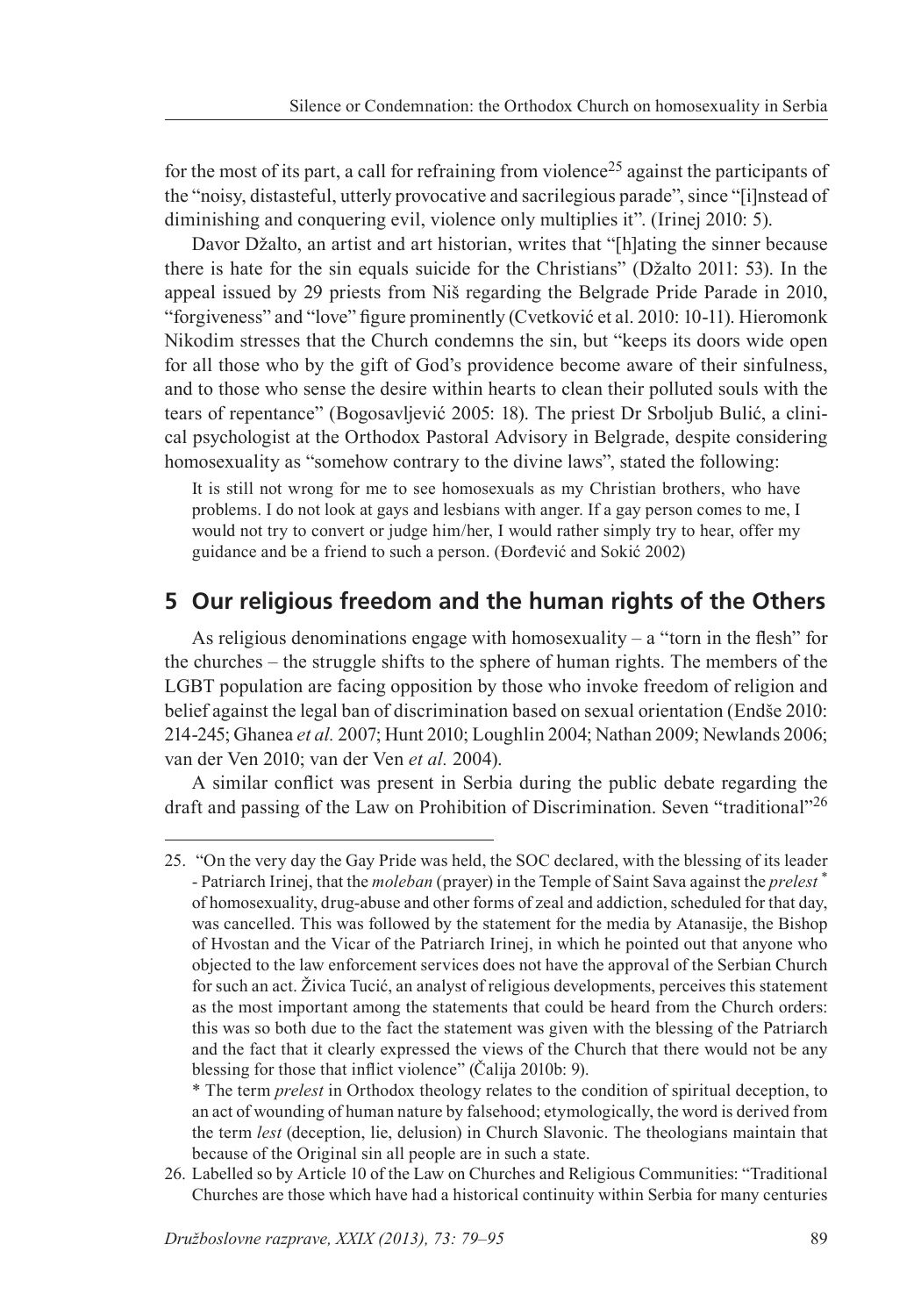religious organisations exerted considerable pressure on the authorities to withdraw the draft, which previously reached the deputies in the Assembly and went through all relevant parliamentary bodies. The main targets of critique were the implementations of transsexuality and homosexuality as specific grounds for discrimination, with the request by the "traditional" religious organisations for the adjustment of Article 1827 of this law to make reference to religious beliefs, as well as the removal of Article  $21^{28}$ , which prohibits discrimination based on sexual orientation (Mršević 2013: 69)<sup>29</sup>. They jointly stated that the law "could lead to collision among certain rights stated in the draft and the right to practice, express and teach religious beliefs freely (…), and the protection of the moral values" (Irinej *et al*. 2009a).

NGO Gay Straight Alliance regarded this "a serious attack on the constitutional order of Serbia", adding that "the churches justified their actions by homophobic attitudes" (Мilićеvić *et al.* 2009: 71). Irinej, the Bishop of Bačka, responded that introducing such rights "insult public morality, religious beliefs and the basic social values as well as the right to personal dignity and respect for privacy and family life guaranteed by the international regulations, the Constitution and the official laws of Serbia" (Irinej *et al.* 2009b).<sup>30</sup>

- 27. Compared to the draft of the proposed Law on Prohibition of Discrimination, Article 18 was amended in the first paragraph and the second paragraph was added, so in the adopted version of the Law it reads as: "Discrimination shall be considered to occur in the case of conduct contrary to the principle of free expression of faith or beliefs or if an individual or a group of persons is denied the right to acquire, maintain, express and change faith or beliefs, or the right to express, be it privately or publicly, or act in accordance with his/her beliefs. The conduct of priests, that is to say, religious officials, which is in keeping with a religious doctrine, beliefs or the objectives of churches and religious communities entered in the register of religious communities, in accordance with the law regulating the freedom of religion and the status of churches and religious communities, shall not be considered to constitute discrimination." (Unofficial translation solicited by *UNDP Serbia*)
- 28. A part of Article 21 referring to discrimination based on gender identity was deleted, while the provisions banning discrimination based on sexual orientation remained in the adopted Law: "Sexual orientation shall be a private matter, and no one may be called to publicly declare his/her sexual orientation. Everyone shall have the right to declare his/her sexual orientation, and discriminatory treatment on account of such a declaration shall be forbidden." (Unofficial translation solicited by *UNDP Serbia*)

30. If a "social credo" of Orthodox Churches could be composed, its first point, according to Ramet, would read: "God's law is above the positive laws, and therefore the Orthodox Church has the

and which have acquired the status of a legal person in accordance with particular acts, that is: the Serbian Orthodox Church, the Roman Catholic Church, the Slovak Evangelical Church (a.c.), the Christian Reformed Church and the Evangelical Christian Church (a.c.). Traditional religious communities are those which had a historical continuity within Serbia for many centuries and which have acquired the status of a legal person in accordance with particular acts, that is: the Islamic Religious Community and the Jewish Religious Community. "

<sup>29.</sup> Gordana Živković, senior research associate at the Institute of European Studies from Belgrade, asks of the Serbian "liberals": "Who gives them the right to 'tolerate' and respect the rights of the so-called marginal groups, and at the same time treat rights of the 'majority' (which includes the believers of the SOC) in a totalitarian and fascistic manner?" (Živković 2007: 22).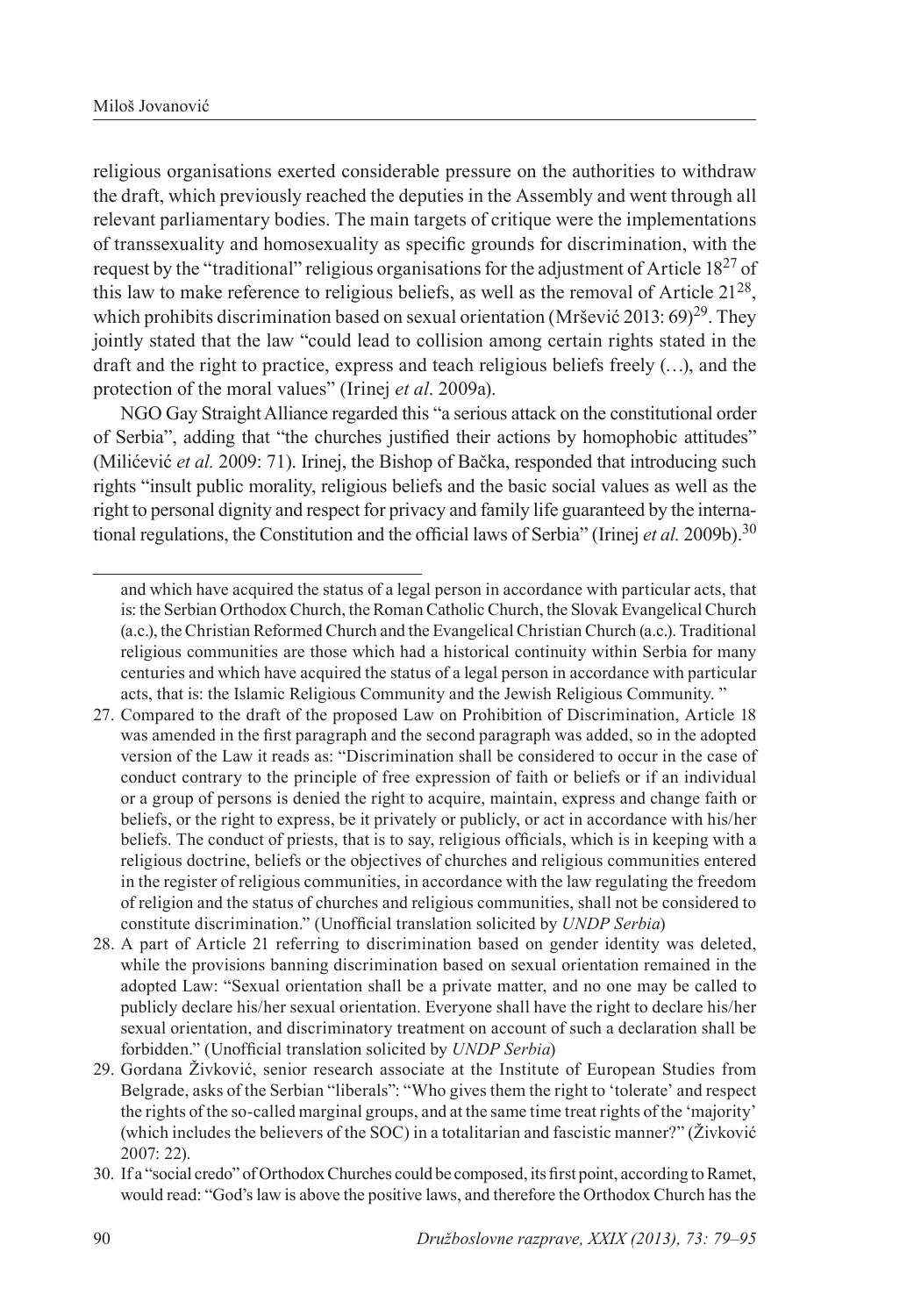Bishop Irinej's advert to rights guaranteed by various legal acts might seem a bit odd when one of the rudimentary legal principles is recalled, that of equality before the law. In the analysis of the Law on Prohibition of Discrimination made by Zorica Mršević, a Professor of Law, she explains that according to paragraph 2 of Article 18 religious leaders are put above legal provisions and therefore cannot be legally sanctioned for discrimination (Mršević 2013: 70).

# **6 Conclusion**

It does not seem likely that a more liberal attitude on the part of the Serbian Orthodox Church towards the homosexual population will come quickly. The Church's "social credo", as conceived by Ramet (2006a: 144), is not inclined towards tolerance for anything that deviates from the Church guidelines, with sexual tolerance being "'the worst' type of tolerance" and "all alternatives to heterosexuality" being "anathemas". Tolerance of homosexuality, ecumenism and European orientation are "organically interrelated" and "embody a threat" to the "purity" which "must be defended" (Ramet 2006b: 167). What further solidifies the Serbian traditionalist opposition to the "spectres" of (post) modernity is a portion of intense nationalism on the part of the Church. The resulting discourse constructs homosexuals as "constitutive outside" of the nation, as the nation's Other<sup>31</sup>."A nationalist rhetoric centred on homosexuality promises to deliver to the nation what is most elusive: identity" (Dudink 2011: 263). Therefore, one can expect the Church to remain the strongest pillar of heteronormativity in Serbian society.

However, what can also be expected are increasingly vocal demands for mollification of the "brimstone and fire" rhetoric, and emphasis on the evangelical love for LGBT persons, be they believers or not, who understand their lifestyle as the only possible choice (therefore, not a choice at all), despite the fact that the Church regards it as a sin.

# **Bibliography**

- Amfilohije, Mitropolit crnogorsko-primorski (2010a): Kolo smrti na ulicama Beograda. Pravoslavlje - Novine srpske patrijaršije, 1046: 7-8.
- Amfilohije, Mitropolit crnogorsko-primorski (2010b): Beseda Mitropolita crnogorsko-primorskog Amfilohija u hramu prepodobnog Haritona Ispovjednika u selu Klinci na Luštici, 11. oktobar 2010. godine: Nasilje obezboženih ljudi stvara drugo nasilje. Pravoslavlje - Novine srpske patrijaršije, 1046: 14-17.
- Bigović, Radovan (2009): The Orthodox Church in 21st Century. Beograd: Konrad Adenauer Stiftung.
- Blagojević, M. (2008): Desecularization of Contemporary Serbian Society. Religion in Eastern Europe, 27(1): 37-50.

right and duty to judge which laws and bills are sinful and to fight for the applicable laws to reflect the celestial law (as understood by the Orthodox Church)" (Ramet 2006a: 143-144).

<sup>31.</sup> "The homosexual is, for the contemporary Orthodox Church, what the Jew was in bygone days" (Ramet 2006b: 171).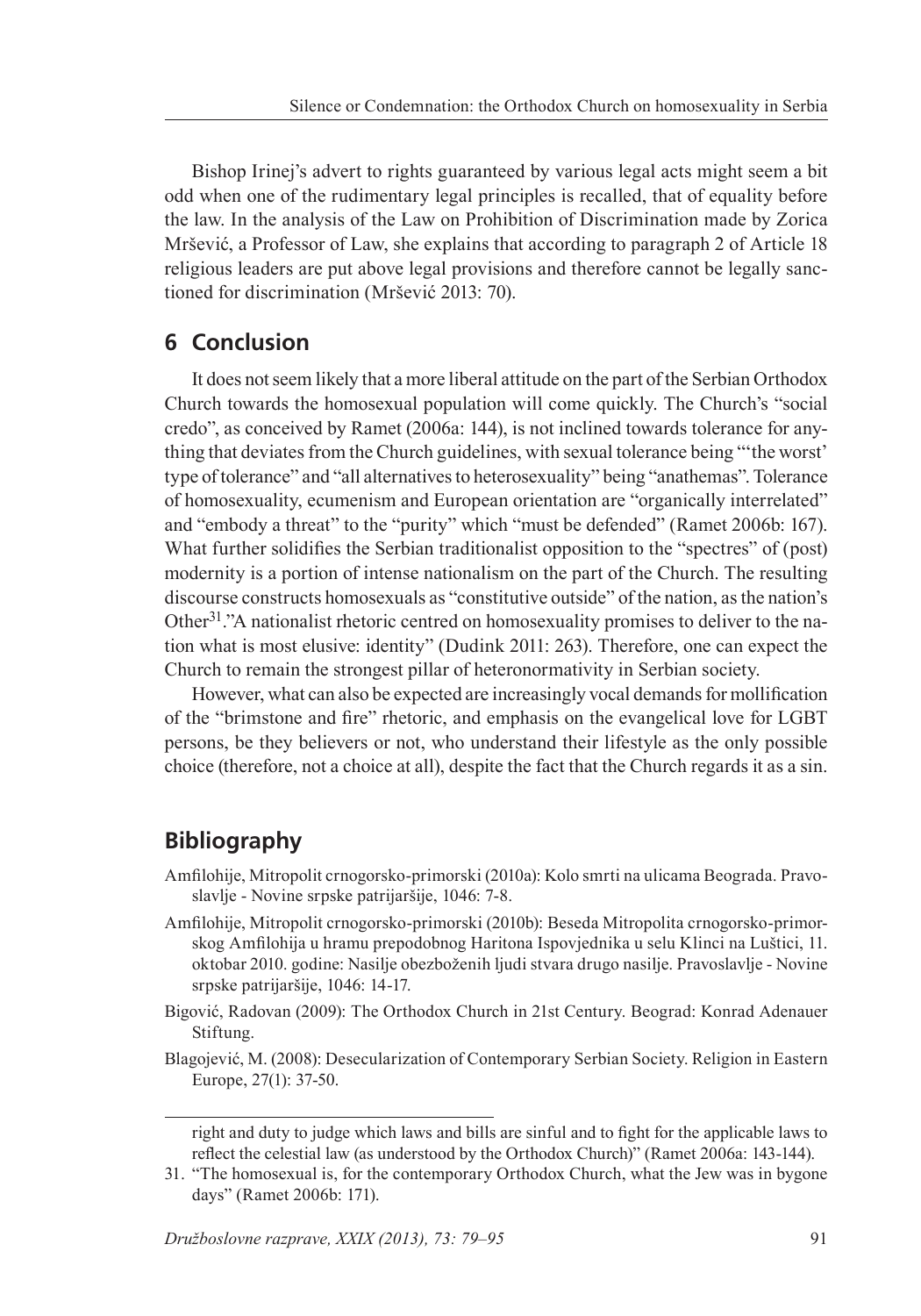- Blagojević, Mirko (2011): Orthodox Religiousness at the End of the First Decade of the 21<sup>st</sup> Century. In M. Blagojević and D. Todorović (eds.): Orthodoxy from an Empirical Perspective: 89-99. Yugoslav Society for the Scientific Study of Religion:Niš; Institute for Philosophy and Social Theory: Belgrade.
- Blаgојеvić, Mirkо (2012): Stаtistički pоkаzаtеlјi rеligiоznоsti i rеvitаlizаciја prаvоslаvlја: stvаrnоst ili mit. Zbоrnik rаdоvа еtnоgrаfskоg institutа SАNU, 27: 45-76.
- Bogosavljević, jeromonah Nikodim (2005): O muželoštvu i drugim vrstama bluda. Pravoslavlje - Novine srpske patrijaršije, 920: 16-19.
- Brown, Stephen F. & Khaled Anatolios (2009): Catholicism & Orthodox Christianity, 3<sup>rd</sup> Edition. New York: Chelsea House Publishers.
- Cross, F. L. (ed.) (1997): The Oxford Dictionary of The Christian Church, Third Edition edited by E. A. Livingstone. Oxford: Oxford University Press.
- Cvetković, protojerej-stavrofor Bogoljub *et al.* (2010): Apel niških sveštenika: Homoseksualnost je neprirodna i grešna. Pravoslavlje - Novine srpske patrijaršije, 1046: 10-11.
- Čalija, Jelena (2010a): Intervju: Vladika Grigorije, episkop zahumsko-hercegovački Raskol u SPC nije nemoguć. *Politika*, 19.10.2010: 1. & 8.
- Čalija, Jelena (2010b): SPC o gej paradi od Sodome i Gomore do braće i sestara. *Politika*, 21.10.2010: 9.
- Drezgić, Rada (2010): Religion, Politics and Gender in the Context of Nation-State Formation: the case of Serbia. Third World Quarterly, 31(6): 955–970.
- Dudink, S. P. (2011): Homosexuality, Race, and the Rhetoric of Nationalism. History of the Present, 1(2): 259-264.
- Dynes, Wayne R. (ed.) (1990): Encyclopedia of Homosexuality. New York: Garland.
- Đorđević, B. and J. Sokić (2002): Oduvek smo tu. *Večernje novosti*, October 19 2002.
- Đurđević, Ratibor M. (1997): *Pederska brigada*. Beograd: IHTUS hrišćanska knjiga.
- Džalto, Davor (2011): PLUS ULTRA: Izаbrаni еsејi о sаvrеmеnој kulturi, kоmunikаciјi i vеri. Beograd: Оtаčnik - Slоvо Ljubvе.
- Endše, Dag Ejstejn (2010): Seks i religija: od devičanskih balova do bogougodne homoseksualnosti. Loznica: Karpos.
- Gavrilović, Dr Žarko (2010): Stampedo satanista usamljeni otpor u Crkvi i Državi perverzijama homoseksualstva i incesta. Beograd: author's edition.
- Gay Straight Alliance & CeSID (2010): Prejudices Exposed: Homophobia in Serbia 2010 Research and Analysis of: Public Opinion, Views of GLBT Population, Discrimination in the Workplace. Belgrade: Gay Straight Alliance.
- Ghanea, Nazila, Stephens, Alan & Walden, Raphael (eds.) (2007): Does God Believe in Human Rights? Essays on Religion and Human Rights. Leiden; Boston: Martinus Nijhoff Publishers.
- Hopko, Fr. Thomas (1987): The Homosexual Christian. The Word Magazine Publication of the Antiochian Orthodox Christian Archdiocese of North America, (January 1987): pp. 7-8.
- Hopko, O. Tomas (2010): Jedan pastirski osvrt na homoseksualnost. Pravoslavlje Novine srpske patrijaršije, 1046: 8-9.
- Hunt, Stephen J. (2010): The Rhetoric Of Rights In The UK Christian Churches Regarding Non-Heterosexual Citizenship. Politikologija religije, 4(2): 183-200.
- Irinej, Arhiepiskog pećki, Mitropolit beogradsko-karlovački i Patrijarh srpski *et al.* (2011): Božićna poslanica. Pravoslavlje - Novine srpske patrijaršije, 1051-1052: 2-4. (available in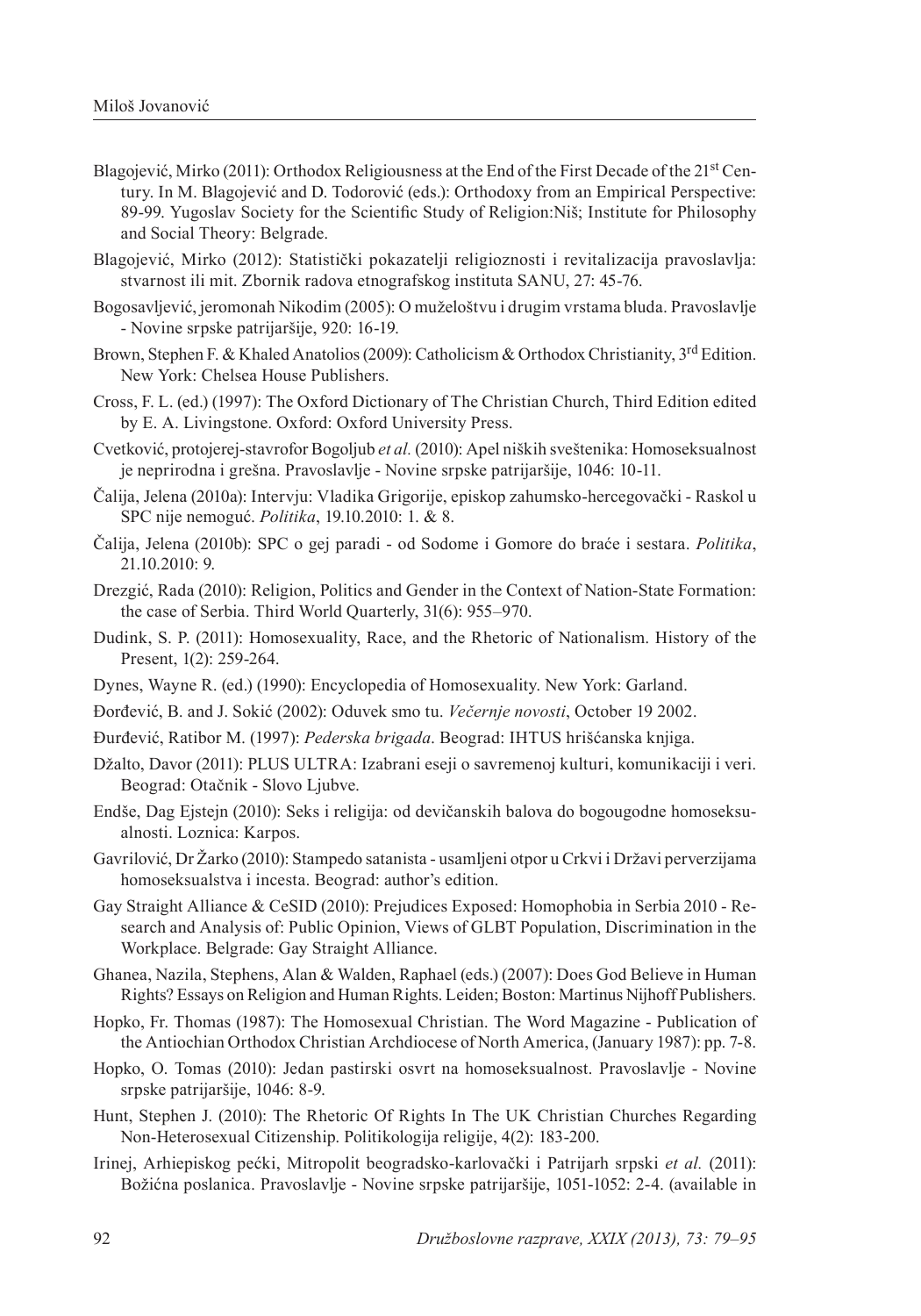English as "Nativity Encyclical of His Holiness Patriarch IRINEJ" from: http://www.spc. rs/eng/2010\_nativity\_encyclical\_his\_holiness\_patriarch\_irinej, Accessed: 28.3.2013).

- Irinej, Episkop bački (2010): Saopštenje Svetog Arhijerejskog Sinoda povodom najavâ gej-parade u Beogradu: Protiv javnog reklamiranja seksualne orijentacije. Pravoslavlje - Novine srpske patrijaršije, 1046: 5.
- Kalezić, Dimitrije M. (gl. ur.) (2002): Enciklopedija pravoslavlja I-III. Beograd: Savremena administracija.
- Kleman, Olivije (2001): Pravoslavna crkva. Zemun: Biblioteka XX vek; Beograd: Plato.
- Lazić, Slavica (2010): Sve proizilazi iz molitve. Pravoslavlje Novine srpske patrijaršije, 1049: 20-22.
- Loughlin, Gerard (2004): Gathered at the Altar: Homosexuals and Human Rights. Theology & Sexuality, 10(2): 73-82.
- Makrides, Vasilios (2009): Orthodox Anti-Westernism Today: A Hindrance to European Integration?. International Journal for the Study of the Christian Church, 9(3): 209-224.
- Makrides, Vasilios (2012): Orthodox Christianity, Change, Innovation: Contradiction in Terms? In T. S. Willert and L. Molokotos-Liederman (eds.): Innovation in the Orthodox Christian Tradition? The Question of Change in Greek Orthodox Thought and Practice: 19-50. Farnham: Ashgate.
- Mikuš, Marek (2011): "State Pride" Politics of LGBT Rights and Democratisation in "European Serbia". East European Politics and Societies, 25(4): 834-851.
- Milićević, Boris *et al.* (2010): No Retreat, No Surrender Report on Human Rights Status of GLBT Persons in Serbia 2009. Belgrade: Gay Straight Alliance.
- Milosavljević, Marijana (2001): Ponosno posrtanje. NIN, 2636: 24-26.
- Mršević, Zorica (2013): Homophobia in Serbia and LGBT Rights. Southeastern Europe, 37(1): 60-87.
- Nathan, Clemens N. (2009): The Changing Face of Religion and Human Rights: A Personal Reflection. Leiden; Boston: Martinus Nijhoff Publishers.
- Nebrigić, Dejan (2009): Buntovnik s razlogom. Beograd: Žene u crnom.
- Newlands, George (2006): Christ and Human Rights: The Transformative Engagement. Aldershot: Ashgate.
- Nikoletić, Dragana (2011a): Žena je blagodat data muževima. NIN, 3136: 36-37.
- Nikoletić, Dragana (2011b): Nevidljivi. NIN, 3137: 43.
- Obradović, Boško (2009): Porodična šetnja u Beogradu Za očuvanje porodice! Pravoslavlje Novine srpske patrijaršije, 1020: 5.
- Perica, Vjekoslav (2002): Balkan Idols: Religion and Nationalism in Yugoslav States. New York: Oxford University Press.
- Popović, protonamesnik Miodrag M. (2006): Greh ili životni stil. Pravoslavlje Novine srpske patrijaršije, 936: 5.
- Popović, protojerej-stavrofor Miodrag M. (2010): Beseda na akatistu u hramu Svetog Save: "Sve mi je dozvoljeno…". Pravoslavlje - Novine srpske patrijaršije, 1046: 12-13.
- Primoratz, Igor (1999): Ethics and Sex. London and New York: Routledge.
- Ramet, Sabrina P. (2006a): Religija i politika u vremenu promene: katolička i pravoslavne crkve u centralnoj i jugoistočnoj Evropi. Beograd: Centar za ženske studije i istraživanje roda; Rekonstrukcija ženski fond.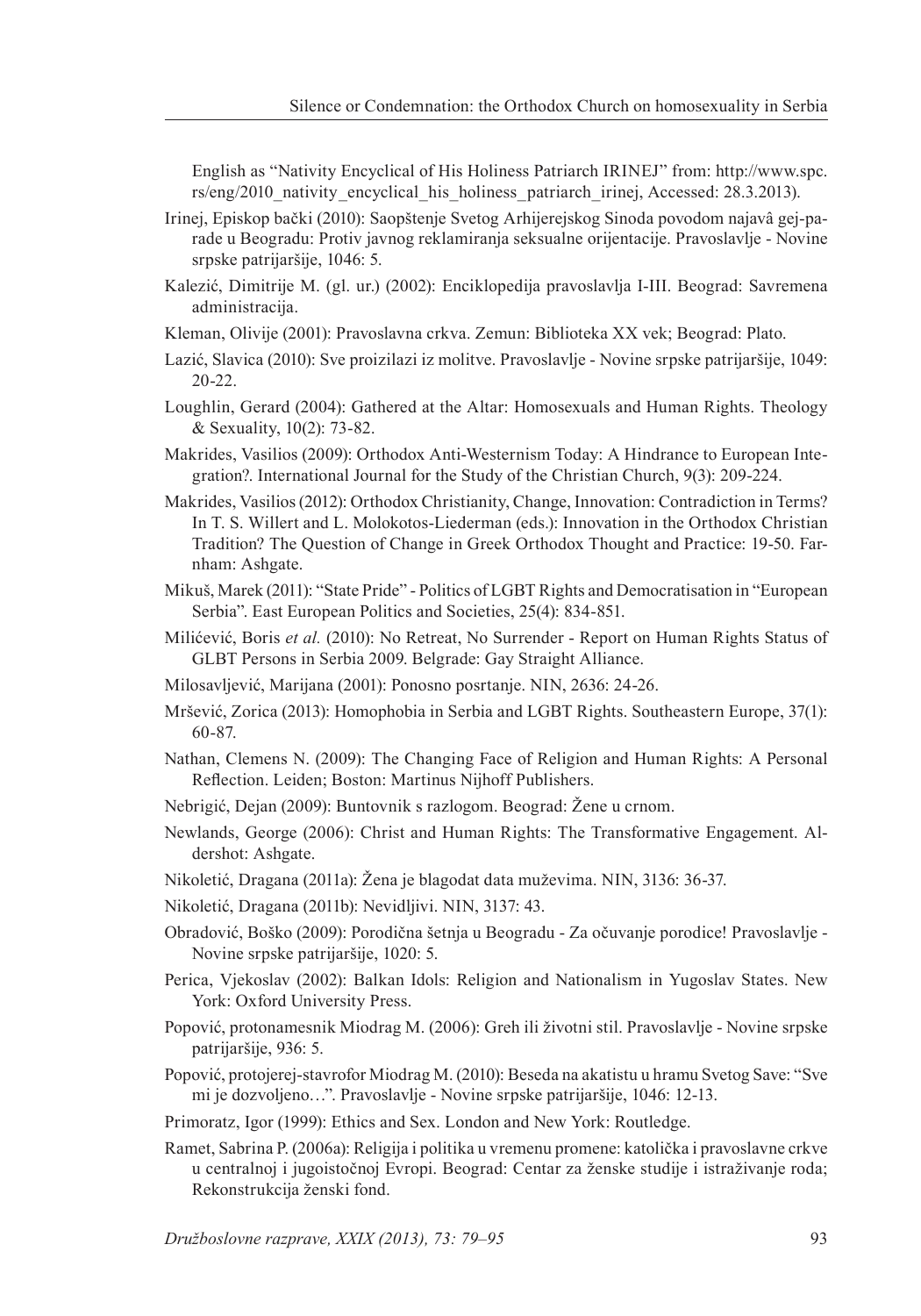- Ramet, Sabrina P. (2006b): The Way We Were and Should Be Again? European Orthodox Churches and the "Idyllic Past". In T.A. Byrnes and P.J. Katzenstein (eds.): Religion in an Expanding Europe: 148–75. Cambridge: Cambridge University Press.
- *s.n.* (1984): Orthodox Statement on Homosexuality. The Word Magazine Publication of the Antiochian Orthodox Christian Archdiocese of North America, January 1984: 6-11.
- Spaić, Nebojša & Popović, Vasilije (2012): Patrijarh Irinej Intervju Prvi deo. NIN, 3233: 16-22.
- S. S. & J. P. (2012): Blaćenje vere. NIN, 3223: 23.
- S. T.L. (2010): Prof. dr Žarko Vidović, filozof: Parohijski život ikona naše crkvenosti. Pravoslavlje - Novine srpske patrijaršije, 1047: 9-11.
- Stakić, Isidora (2011): Homophobia and Hate Speech in Serbian Public Discourse: How Nationalist Myths and Stereotypes Influence Prejudices against the LGBT Minority. Equal Rights Review*,* 7: 44-65.
- Stan, Lavinia (2010): Eastern Orthodox Views on Sexuality and The Body. Women's Studies International Forum, 33(1), : 38-46.
- Tucić, Živica (2011): SPC u novom veku (3): Homoseksualnost i pedofilija Greh pohote. NIN, 3137: 42-45.
- van der Ven, Johannes A. (2010): Human Rights or Religious Rules? Leiden; Boston: Brill.
- van der Ven, Johannes A., Dreyer, Jaco S. & Pieterse, Hendrik J.C. (eds.) (2004): Is there a God of Human Rights? The Complex Relationship between Human Rights and Religion: A South African Case. Leiden; Boston: Brill.
- Ver, Timoti (2001): Pravoslavna crkva. Beograd: Zavet.
- Vrcan, S. (1995): A Christian Confession Possessed by Nationalistic Paroxysm: The Case of Serbian Orthodoxy. Religion, 25(4): 357-370.
- Živković, Gordana (2007): Srpski liberali u strahu od fašizacije Srbije. Pravoslavlje Novine srpske patrijaršije, 966: 20-22.

# **Web sources**

- Amfilohije, Аrhiеpiskоp cеtinjski Мitrоpоlit crnоgоrskо-primоrski (2013): Bоžićnа pоrukа Мitrоpоlitа Аmfilоhiја. Available from: http://www.svetigora.com/node/12104 (Accessed: 16.1.2013).
- Gallup Balkan Monitor 2010 Summary of Findings. Available from: http://www.balkan-monitor. eu/files/BalkanMonitor-2010 Summary of Findings.pdf (Accessed: 2.6.2013).
- Irinej, Episkop bački *et al*. (2009a): Zajedničko saopštenje predstavnikâ tradicionalnih Crkava i verskih zajednica povodom Predloga zakona o zabrani diskriminacije. Available from: http://www.spc.rs/sr/zajednicko\_saopstenje\_ predstavnika\_tradicionalnih\_crkava\_verskih zajednica povodom predloga zakona o (Accessed 19.11.2010).
- Irinej, Episkop bački *et al*. (2009b): Razjašnjenje osnovnih stavova tradicionalnih Crkava i verskih zajednica o Predlogu zakona o zabrani diskriminacije. Available from: http://www. spc.rs/sr/razjasnjenje\_osnovnih\_stavova\_tradicionalnih crkava\_verskih\_zajednica\_o\_predlogu\_zakona\_o\_zabrani\_di (Accessed: 19.11.2010).
- Irinеј, Pаtriјаrh srpski (2011): Pоrukа Nјеgоvе Svеtоsti Pаtriјаrhа srpskоg G. Irinеја. Available from: http://www.spc.rs/sr/poruka\_njegove\_svetosti\_patrijarha\_srpskog\_g\_irineja (Accessed: 19.11.2011).